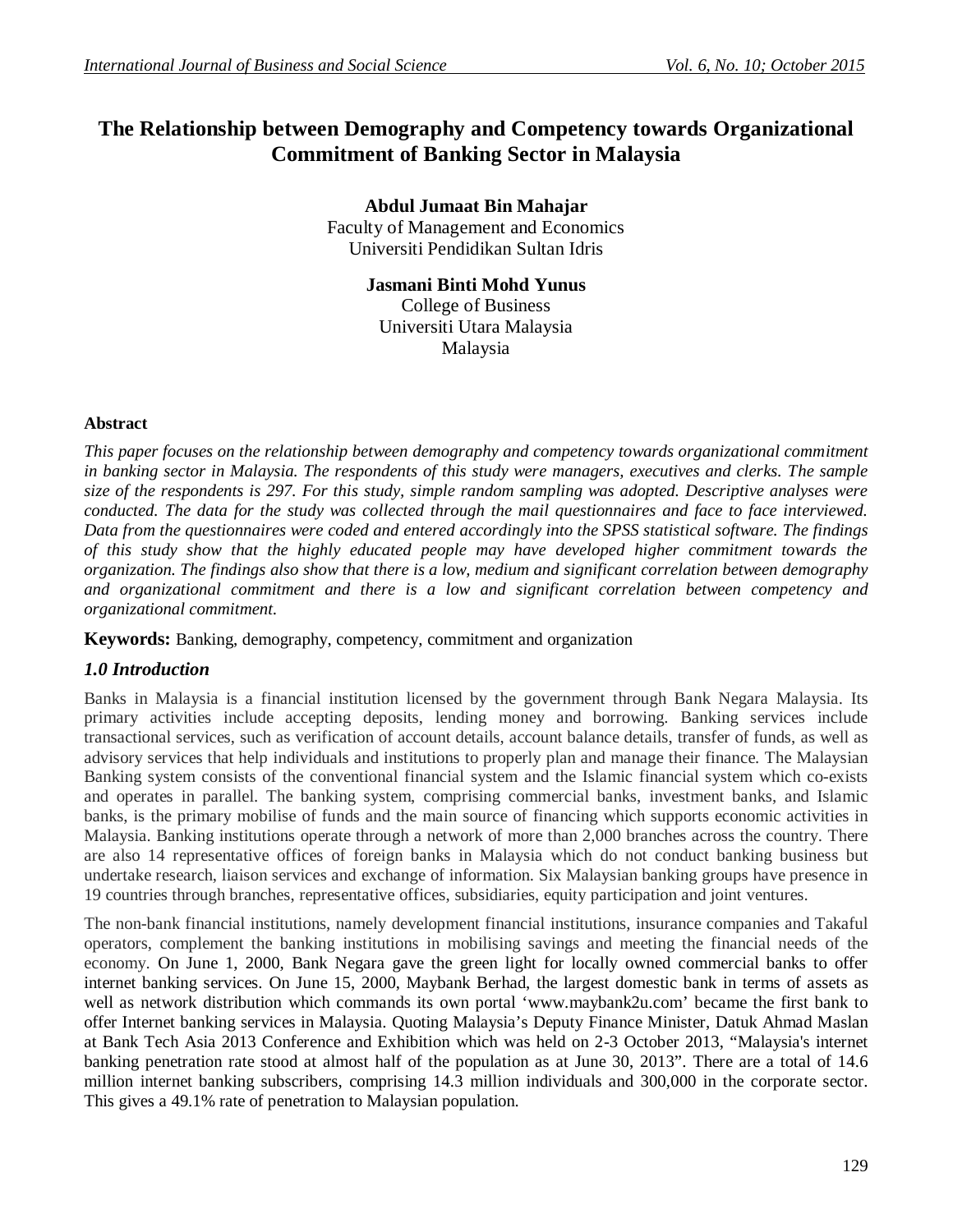## *2.0 Problem Statement*

Robert (2002) reported that compared to other industry, banking industry is well known with high workload and stringent time frame for their employees to adhere with, which can be recognized as major contributions to the increase of turnover rate. High employee turnover has been equated with low organizational commitment (Goleman,(1998); Venkat Ratnam, (2006). On the other hand, high commitment has been found to lead to positive organizational outcomes such as employee motivation, extra-role behaviour and improved group and organizational performance. From time to time, the Malaysian banking sector has experienced significance changes in structure, culture and operations. With multinational and private banks coming into the banking sector, a lot of opportunities were created. They can easily recruit many experienced and qualified employees from the other competing banks, with offering them a better salaries and packages. This situation affected the quality of workforce of the existing banks. However, with little attention to further explore by using non-monetary elements such as empowerment, competencies and others factors, will address the gaps and provide valuable information and strategies on how to increase commitment level as well as performance developing of employees in banking sector.

## *3.0 Objectives*

1. To identify the significant relationship between demographic factor and normative commitment.

- 2. To identify the significant relationship between demographic factor and affective commitment.
- 3. To identify the significant relationship between demographic factor and continuance commitment.
- 4. To identify the significant relationship between competencies factor and normative commitment.
- 5. To identify the significant relationship between competencies factor and affective commitment.
- 6. To identify the significant relationship between competencies factor and continuance commitment.

## *4.0 Literature Review*

Commitment is a form of psychological contract, which employees make in response to the benefits provided by the organization (Adnan Iqbal, 2010). Employees are regarded as committed to an organization if they willingly continue their association with the organization and devote considerable effort to achieving its goals (Raju and Srivastava, 1994). According to Maryam and Imran (2012), Organizational commitment is considered both as dimensional and multidimensional construct and as an attitude reflecting employees' loyalty to their organization. Nevertheless, another more popular research done by Meyer & Allen, (1991) defined the organizational commitment as an emotional attachment to the organization.

Meyer and Allen (1991) proposed that commitment includes at least three factors:

- (1) A strong belief in and acceptance of the organization's goals.
- (2) A willingness to exert considerable effort on behalf of the organization.
- (3) A strong desire to maintain in the organization**.**

According to Meyer and Allen (1991), there are three-component model of organizational commitment that is an affective commitment refers to the employee's emotional attachment to, identification with, and involvement in the organization based on positive feelings, or emotions, toward the organization. The antecedents for affective commitment include perceived job characteristics where is task autonomy, task significance, task identity, skill variety and supervisory feedback, organizational dependability that mean extent to which employees feel the organization can be counted on to look after their interests, and perceived participatory management that mean extent to which employees feel they can influence decisions on the work environment and other issues of concern to them.

Robert (2002), stated that age and organizational tenure are considered to be positively associated with affective commitment. It is hypothesized that employees with low affective commitment will choose to leave an organization, while employees with a high affective commitment will stay for longer periods, as they believe in the organization and its mission. . Individuals with a high level of affective commitment continue to work for an organization because they want to. According to Commerias and Fournier (2002), normative commitment refers to an employee's feeling of obligation to remain with the organization where it based on the employee having internalized the values and goals of the organization.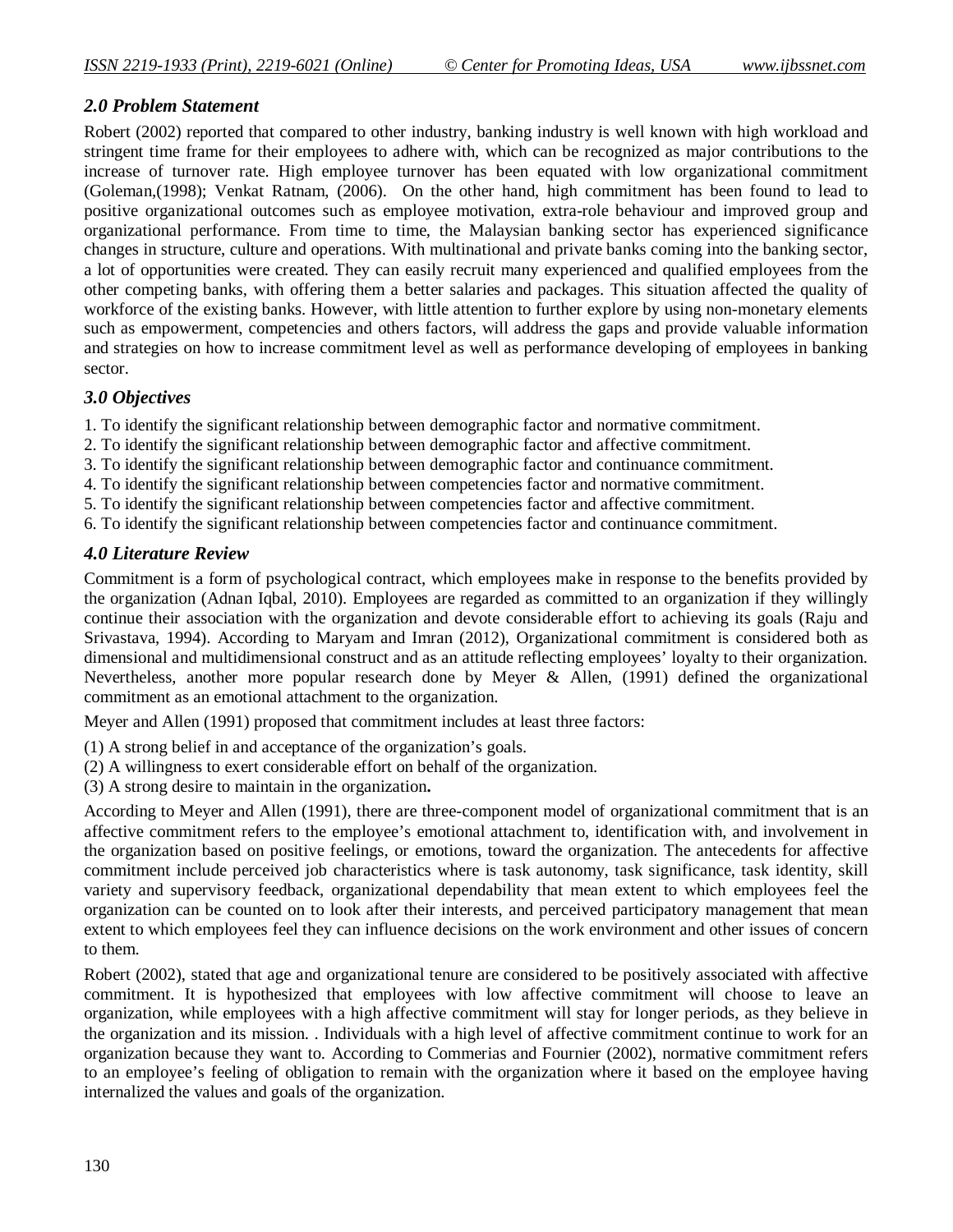Normative commitments include co-worker commitment where it including affective and normative dimensions, as well as commitment behaviours, organizational dependability and participatory management. Co-workers' commitment is expected to provide normative signals that influence the development of normative commitment.

Meyer and Allen (1997) stated continuance Commitment refers to commitment based on the costs that the employee associates with leaving the organization or on a perceived lack of alternative employment opportunities. Potential antecedents of continuance commitment include age, tenure, career satisfaction and intent to leave. Age and tenure can function as predictors of continuance commitment, primarily because of their roles as surrogate measures of investment in the organization. Tenure can be indicative of non-transferable investments that mean close working relationship with co-workers, retirement investments, career investments and skills. Most of the research found that older employees and employees with longer organizational tenure (i.e., the length of employment with the organization) tend to be more committed or stronger commitment than younger individuals or those with a shorter organizational tenure (Grau et al., 1991and Kacmar et al., 1999). Level of education is also another demographic factor that has been related to organizational commitment. Steers (1977) found that level of education was negatively related to organizational commitment. Similarly, Mathieu & Zajac (1990) meta-analysis confirmed this relationship and found that the relationship was significantly stronger but negative for attitudinal commitment. Highly educated individual may have less commitment since they may have higher expectations and greater alternatives of job opportunities.

Strebler et al. (1997) suggested two different meanings of the term competency. Competencies may be expressed as behaviours that an individual needs to demonstrate, or they may be expressed as minimum standards of performance. The term competency has also been used to refer to the meaning expressed as behaviours. According to Bray et al., (1974); Lok, P., & Crawford, J., (2001) and Kotter, (1982), there are three clusters of competencies such as cognitive competencies as a system thinking and pattern recognition; emotional intelligence competencies, including self-awareness and self-management competencies and social intelligence competencies, including social awareness and relationship management competencies including social awareness and relationship management competencies, empathy and teamwork.

According to Howard and Brays (1988), there are three clusters of competencies such as cognitive competencies in a systems thinking and pattern recognition; emotional intelligence competencies, including self-awareness and self-management competencies and social intelligence competencies, including social awareness and relationship management competencies, such as empathy and teamwork.

# *5.0 A Theoretical Framework*

A theoretical framework is produced to facilitate in the data collection. It is helping the researcher in developing independent variables and the main focus of the study. The framework is made up of two major parts that is firstly the components of demography and competency and secondly organizational commitment which is deemed important in this study. There are sub elements for each component. In the component of organizational commitment, three sub elements had been identified.

## **Figure 1.0 Theoretical Framework**

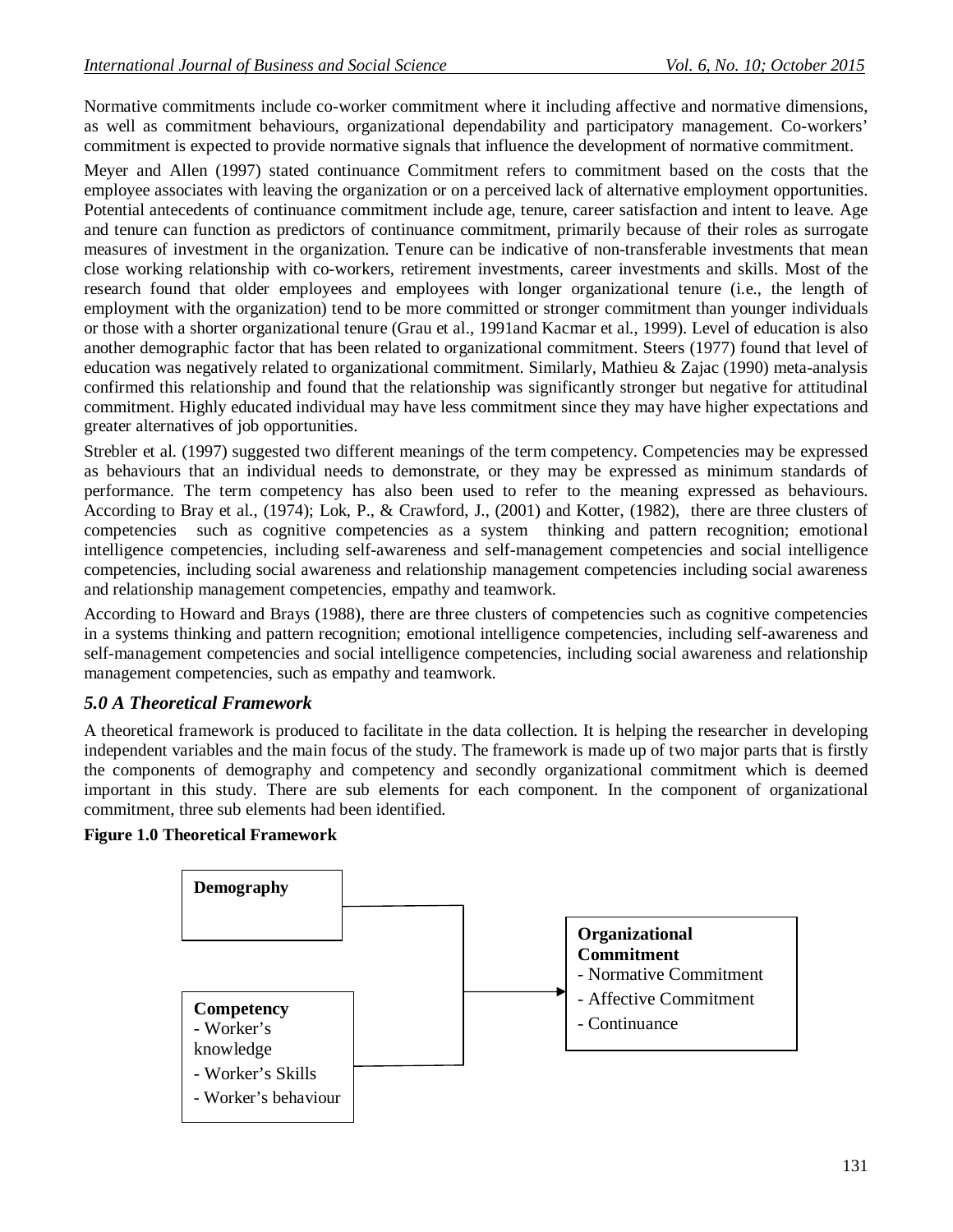## *6.0 Methodology*

This study employed the quantitative method. Specifically, the survey research was adopted as it described the phenomenon by obtaining data using a set of questions to be responded by the participants. The approaches consist of procedure in constructing a set of questionnaire and analyzing the data. The respondents of this study were drawn from 5 selected banks in Kuala Lumpur. The target population in this study were managers, executives and clerks. The target population consist of 1300 employees in 5 banks. According to Morgan and Krejcie, for the sample size of 1300 employees, the minimum sample size is 297. For this study, simple random sampling was adopted. The questionnaire is divided into three sections. Section A consisted of the demographics information of the respondents. Section B consisted items of perception, competency and organizational commitments. A pilot study was conducted in 3 banks with 30 respondents. Reliability test was conducted to check the internal consistency by using Cronbach's coefficient alpha. The validity of the questionnaires was done by using face content validity through expert opinions. Validity provides a degree of consistency of the instrument measurement. All the questionnaires were filled up voluntarily by the respondents in the presence of the researcher. So, all clarification and explanation required by the respondents were tackled on the spot. Descriptive analyses were conducted to provide the mean and standard deviation. Meanwhile, Pearson correlation was conducted to find out the relationship between the demographics and competencies with organizational commitment.

## *7.0 Findings*

The respondents of this study were drawn from the 5 major banks in the state of Kuala Lumpur. A total of 300 respondents from 3 branches for each bank were invited to take part in the survey. Only 219 of the questionnaires have been returned.

From the result, it was clear that majority of the respondents were female, that is 59.4% from a total of 219 respondents, with the other 40.6% consisting of male respondents.

| Table 1. Gehuel |                  |                |
|-----------------|------------------|----------------|
|                 | <b>Frequency</b> | <b>Percent</b> |
| Male            | 89               | 40.6           |
| Female          | 130              | 59.4           |
| Total           | 219              | 100.0          |

**Table 1: Gender**

Table 1 shows that, in the terms of age group, the highest number of respondents is between the ages 31-40 years (31.5%). This is followed by respondents between ages 21- 30 years (28.3%), ages 41-50 years (23.7%), ages 51 and above (12.8%) and only 3.7% were aged less than 20 years.

| <b>LAUIC</b> 4. Age |                  |                |
|---------------------|------------------|----------------|
|                     | <b>Frequency</b> | <b>Percent</b> |
| $20$ -less          |                  | 3.7            |
| $21 - 30$           | 62               | 28.3           |
| $31 - 40$           | 69               | 31.5           |
| $41 - 50$           | 52               | 23.7           |
| 51-above            | 28               | 12.8           |
| Total               | 219              | 10             |

**Table 2: Age**

As can be seen in table 2, the highest respondents score is Chinese (41.1%). This is followed by Malay (38.4%), Indian (19.6%) and only two respondents are Kadazan (0.9%).

| TAVIV VI INAVV |                  |                |
|----------------|------------------|----------------|
|                | <b>Frequency</b> | <b>Percent</b> |
| Malay          | 84               | 38.4           |
| Chinese        | 90               | 41.1           |
| Indian         | 43               | 19.6           |
| Kadazan        |                  | 0.9            |
| Total          | 219              | 100.0          |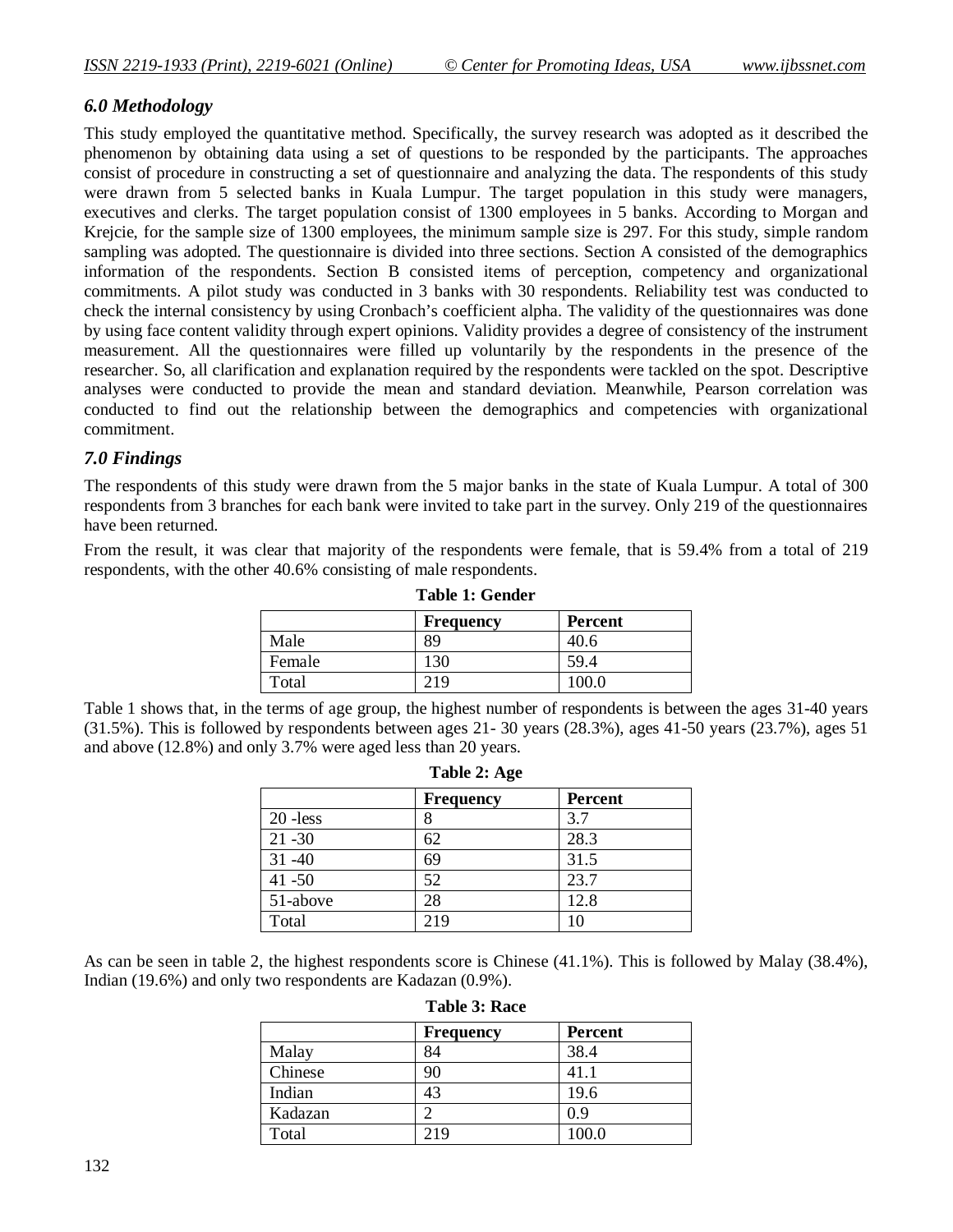Table 4 shows 48.9% showed the respondents are married. Another scores are comes from single (31.9%), divorce (10.5%) and widow/widower (8.7%).

| <b>Marital Status</b> | <b>Frequency</b> | <b>Percent</b> |
|-----------------------|------------------|----------------|
| Single                | 70               | 31.9           |
| Married               | 107              | 48.9           |
| Divorce               | 23               | 10.5           |
| Widow/Widower         | 19               | $\Omega$ 7     |

#### **Table 4: Marital Status**

Table 5 shows 23.7% of the respondents worked with Maybank Berhad and 23.3%. of the respondents worked with CIMB, followed by Bank Rakyat (16.4%), Hong Leong Bank (16.4%) and Public Bank (16.0%).

|                    | <b>Frequency</b> | <b>Percent</b> |
|--------------------|------------------|----------------|
| Maybank Berhad     | 52               | 23.7           |
| <b>CIMB</b>        | 51               | 23.3           |
| Public Bank        | 35               | 16.0           |
| <b>Bank Rakyat</b> | 45               | 20.6           |
| Hong Leong Bank    | 36               | 16.4           |
| Total              | 219              | 100.0          |

#### **Table 5: Employer's name**

Table 6 shows, the results for the respondent's number years of service can be found as per stated in Table 6.The three highest frequency counts are from the breakdown of 1 to 5 years (28.8%), 6 to 10 years (25.1%) and 11 to 15% (21%). Meanwhile, the percentage for above 16 years and less than 1 year are 17.3% and 7.8% respectively.

|                  | <b>Frequency</b> | Percent |
|------------------|------------------|---------|
| 1 year - LESS    | 17               | 7.8     |
| $1 - 5$ years    | 63               | 28.8    |
| $6 - 10$ years   | 55               | 25.1    |
| $11 - 15$ years  | 46               | 21.0    |
| 16 years - ABOVE | 38               | 17.3    |
| Total            | 219              | 100.0   |

#### **Table 6: Number years of Service**

As can be seen from Table 7, 42.5% of respondents held Bachelor Degree and 33% having Diploma/Certificate/STPM. For the others, 16.9% is SPM holders, 7.3% is Master holders and none of them are PHD holders and others category.

|                          | <b>Frequency</b> | <b>Percent</b> |
|--------------------------|------------------|----------------|
| <b>PHD</b>               |                  | $0.0\,$        |
| Master                   | 16               | 7.3            |
| <b>Bachelor Degree</b>   | 93               | 42.5           |
| Diploma/Certificate/STPM | 73               | 33.3           |
| <b>SPM</b>               |                  | 16.9           |
| <b>Others</b>            |                  |                |

#### **Table 7: Education Backgraound**

Most of the respondent participated in the survey are 85 persons (38.8%) from Executive level, 78 persons (35.6%) from Junior Executive, 35 persons (16%) from Assistant Manager and 21 persons (9.6%) are Managers.

|                          | <b>Frequency</b> | <b>Percent</b> |
|--------------------------|------------------|----------------|
| Manager                  |                  | 9.6            |
| <b>Assistant Manager</b> | 35               | 16.0           |
| Executive                | 85               | 38.8           |
| Junior Executive         | 78               | 35.6           |
| Total                    | 219              | 100.0          |

### **Table 8: Current Position**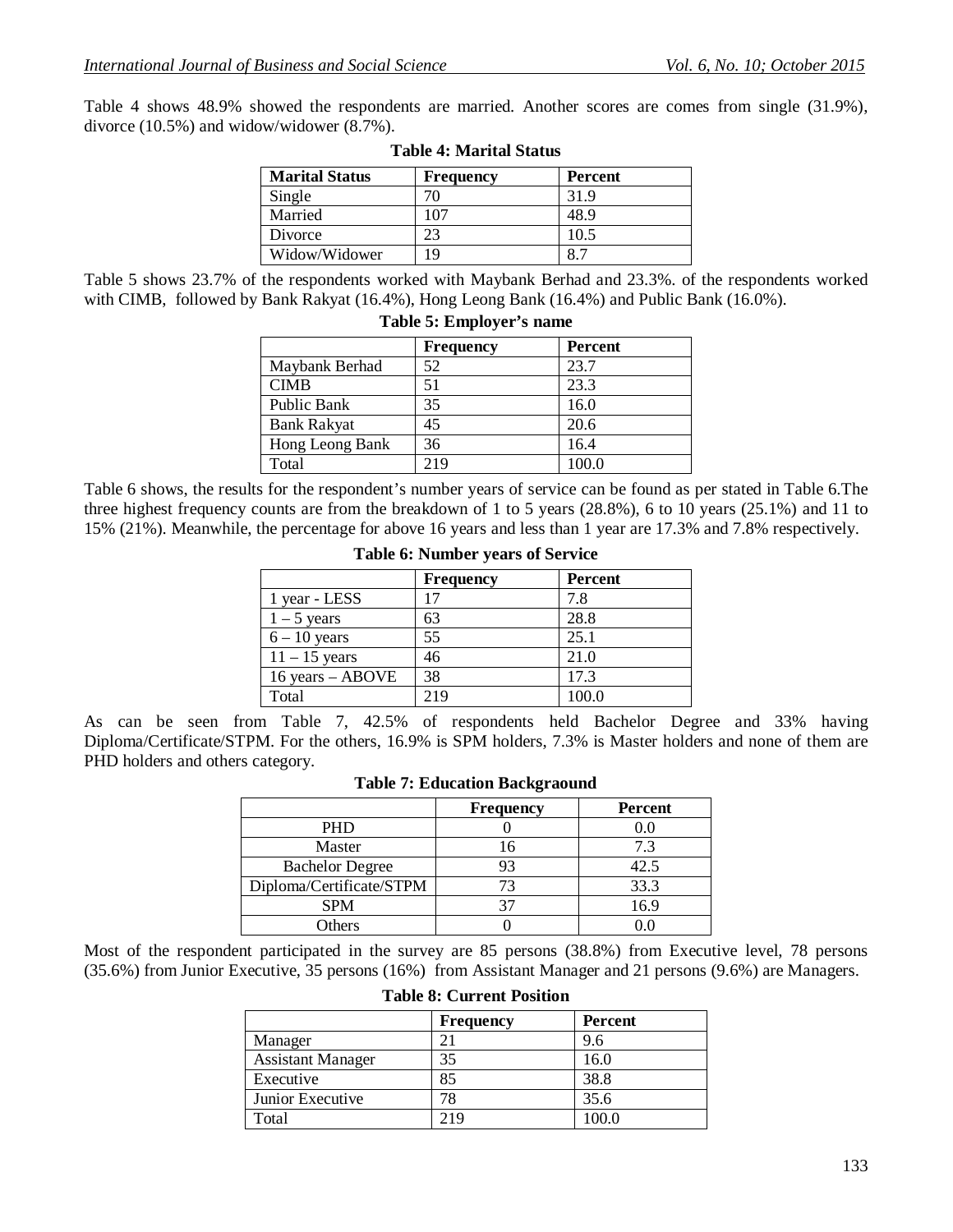Table 9 shows the relationship between demographic factor and normative commitment. From the above table, p value  $= 0.00$  less than significant level 0.05 and  $r = 0.336$  (moderate relationship). There is a moderate and significant correlation and significant and between demography and normative commitment.

**Table 9: The relationship between demographic factor and normative commitment**

|    | <b>Correlations</b>                                          |      |      |
|----|--------------------------------------------------------------|------|------|
|    |                                                              | DM   | NC   |
| DM | Pearson Correlation                                          |      | .336 |
|    | $Sig. (2-tailed)$                                            |      | .000 |
|    | N                                                            | 219  | 219  |
| NC | Pearson Correlation                                          | .336 |      |
|    | $Sig. (2-tailed)$                                            | 000  |      |
|    | N                                                            | 219  | 219  |
|    | **. Correlation is significant at the 0.01 level (2-tailed). |      |      |

Table 10 shows the relationship between demographic factor and normative commitment. From the above table, p value  $= 0.00$  less than significant level 0.05 and  $r = 0.336$ . There is a low and significant correlation between demography and normative commitment.

**Table 10: The relationship between demographic and affective commitment**

|    |                                                              | DM   | AC   |
|----|--------------------------------------------------------------|------|------|
| DM | <b>Pearson Correlation</b>                                   |      | 364  |
|    | $Sig. (2-tailed)$                                            |      | .000 |
|    | $\mathbf{v}$                                                 | 219  | 219  |
| AC | Pearson Correlation                                          | 364  |      |
|    | $Sig. (2-tailed)$                                            | .000 |      |
|    | N                                                            | 219  | 219  |
|    | **. Correlation is significant at the 0.01 level (2-tailed). |      |      |

Table 11 shows the relationship between demography and continuance commitment. Based on the table 11, p value = 0.02 less than significant level 0.05 and  $r = 0.237$  (very low relationship). There is a very low and significant correlation between demography and continuance commitment.

**Table 11: The relationship between demographic and continuance commitment**

|    |                            | DM   | cc   |
|----|----------------------------|------|------|
| DM | <b>Pearson Correlation</b> |      |      |
|    | $Sig. (2-tailed)$          |      | .002 |
|    | N                          | 219  | 219  |
| cc | Pearson Correlation        | 237  |      |
|    | $Sig.$ $(2-tailed)$        | .002 |      |
|    | N                          | 219  | 219  |

Table 12 shows the relationship between competency and normative commitment. Based on the table 12, p value  $= 0.00$  less than significant level 0.05 and  $r = 0.361$  (low relationship). There is a low and significant correlation between competency and normative commitment.

**Table 12: The relationship between competencies and normative commitment**

|    | <b>Correlations</b>                                          |           |      |
|----|--------------------------------------------------------------|-----------|------|
|    |                                                              | <b>CM</b> | NC.  |
| CM | Pearson Correlation                                          |           | 361  |
|    | $Sig.$ $(2-tailed)$                                          |           | .000 |
|    | N                                                            | 219       | 219  |
| NC | Pearson Correlation                                          | $.361$ ** |      |
|    | $Sig.$ $(2-tailed)$                                          | .000      |      |
|    | N                                                            | 219       | 219  |
|    | **. Correlation is significant at the 0.01 level (2-tailed). |           |      |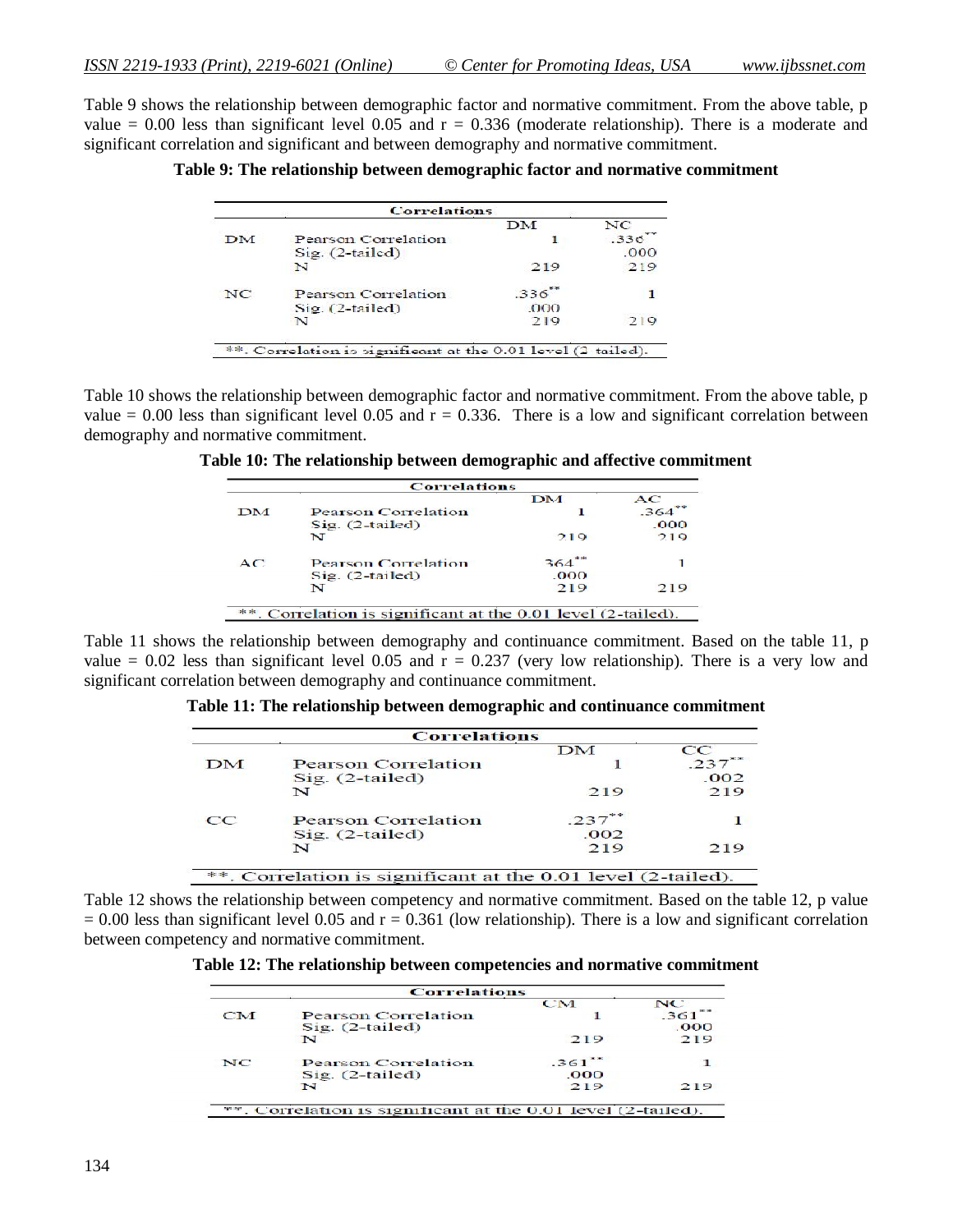Table 13 shows the relationship between competency and affective commitment. Based on the table 13, p value = 0.00 less than significant level 0.05 and  $r = 0.379$  (moderate relationship). There is a low and significant correlation between competency and affective commitment.

| <b>CM</b> |                     | CM   | AC   |
|-----------|---------------------|------|------|
|           |                     |      |      |
|           | Pearson Correlation |      | .379 |
|           | $Sig. (2-tailed)$   |      | .000 |
|           | N                   | 219  | 219  |
| AC        | Pearson Correlation | .379 |      |
|           | $Sig. (2-tailed)$   | .000 |      |
|           | N                   | 219  | 219  |

Table 14 shows the relationship between competency and continuance commitment. Based on the table 14, p value = 0.01 less than significant level 0.05 and  $r = 0.302$  (low relationship). There is a low correlation and significant relationship between competency and continuance commitment.

| Table 14: The relationship between competencies and continuance commitment |  |
|----------------------------------------------------------------------------|--|
|----------------------------------------------------------------------------|--|

| <b>Correlations</b> |                                                            |                     |      |  |
|---------------------|------------------------------------------------------------|---------------------|------|--|
|                     |                                                            | CM                  | cc   |  |
| CM                  | Pearson Correlation                                        |                     | 302  |  |
|                     | $\text{Si}\,\alpha$ . (2-tailed)                           |                     | .001 |  |
|                     | N                                                          | 219                 | 219  |  |
| CC                  | Pearson Correlation                                        | $.302$ <sup>-</sup> |      |  |
|                     | $Si2$ . (2-tailed)                                         | .001                |      |  |
|                     | N                                                          | 219                 | 219  |  |
| afe afe             | . Correlation is significant at the 0.01 level (2-tailed). |                     |      |  |

#### *8.0 Conclusion and Recommendations*

People working in the banking sector are mildly committed towards the organizations they are working for and feel that they have a sense of belonging towards it. Employees having longer tenures and ages show more commitment than the employees having smaller tenures with the organizations and younger in age respectively. This is easy to understand because employees who have spent most of their lives with the organization should exhibit high commitment. Also with age, alternative opportunities for employees become limited; thereby enhancing their commitment with the organization they are working for. This study has also shown that there is a significant negative relationship between the educational level and the organizational commitment. This finding may be due to the fact that the highly educated people may have developed higher commitment towards the organization. This study also shows that competency having their parts in determining employee's commitment. The correlation coefficient for competency also shown positive correlation with the organizational commitment.. Bank managers should pay more attention to internal practice such as training and education, health and safety, work life balance, human rights, workplace diversity, jobs delegation and others. These are most likely to create a sense of obligation that will result in levels of commitment. The management may improve employee's continuance commitment level by facilitating the component of empowerment such as access to support, resources, as well as access to the information about the mission of the department and information to get their work done.